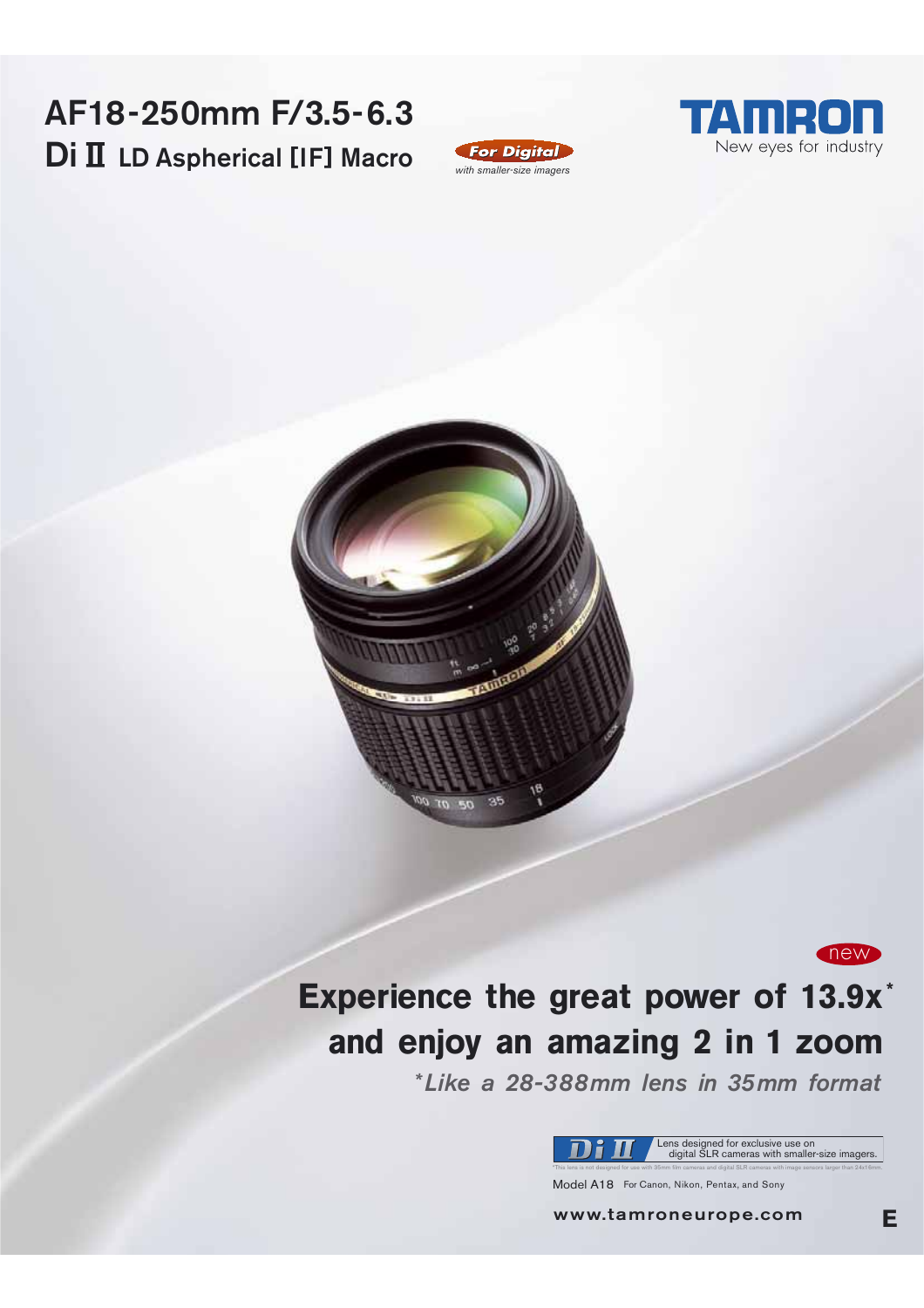



250mm to 388mm) Exposure : F/8 Auto ISO200 RAW



50mm | Equivalent to 78mm) Exposure : F/8 Auto ISO200 RAW

# Get ultimate high-power zoom performance: 28-388mm zoom range\* for total satisfaction with just a single lens

\* Equivalent to approx. 28-388mm when converted to 35mm format.

### World's Most Powerful Zoom, at 13.9x

180mm

**PAM** 

Tamron's new high-power zoom lens is a photographer's dream come true  $-$  it is the result of Tamron's continuing mission to develop the world's most unique "one-lens-does-it-all" zooms to satisfy our customers' desire. While conventional 35mm film cameras required two lenses to cover 28-388mm. Tamron's new zoom is 13.9X, the world's most powerful zoom delivering enormous photographic freedom in a single compact lens. The life of a digital photographer has never been better.



### Optimum Optical System Enables Ultra High-Power Zoom

#### Not an XR. Yet compact

While achieving the ultra telephoto capabilities of a 388mm lens\*, this Tamron zoom features an extremely compact optical system. Unlike previous Tamron lenses, this lens optimizes the power distribution of the entire optical configuration without using XR glass, to achieve both ultra high-power magnification and compact size. \*35mm format equivalent

#### **High Quality Digital Images**

This lens is designed exclusively for digital SLR photography, and provides high quality digital photos with outstanding resolution and contrast.

#### **Packed with Special Glass Materials**

In addition to LD (Low Dispersion) glass that eliminates chromatic aberration and sharpens ultra-long shots, use of special glass materials such as Hybrid Asphericalelements and Anomalous Dispersion (AD) glass achieve three goals in at once: increased magnification, compact size, and improved image quality.

18mm<br>(Equivalent to 28mm) Exposure : F/11 Auto ISO200 RAW

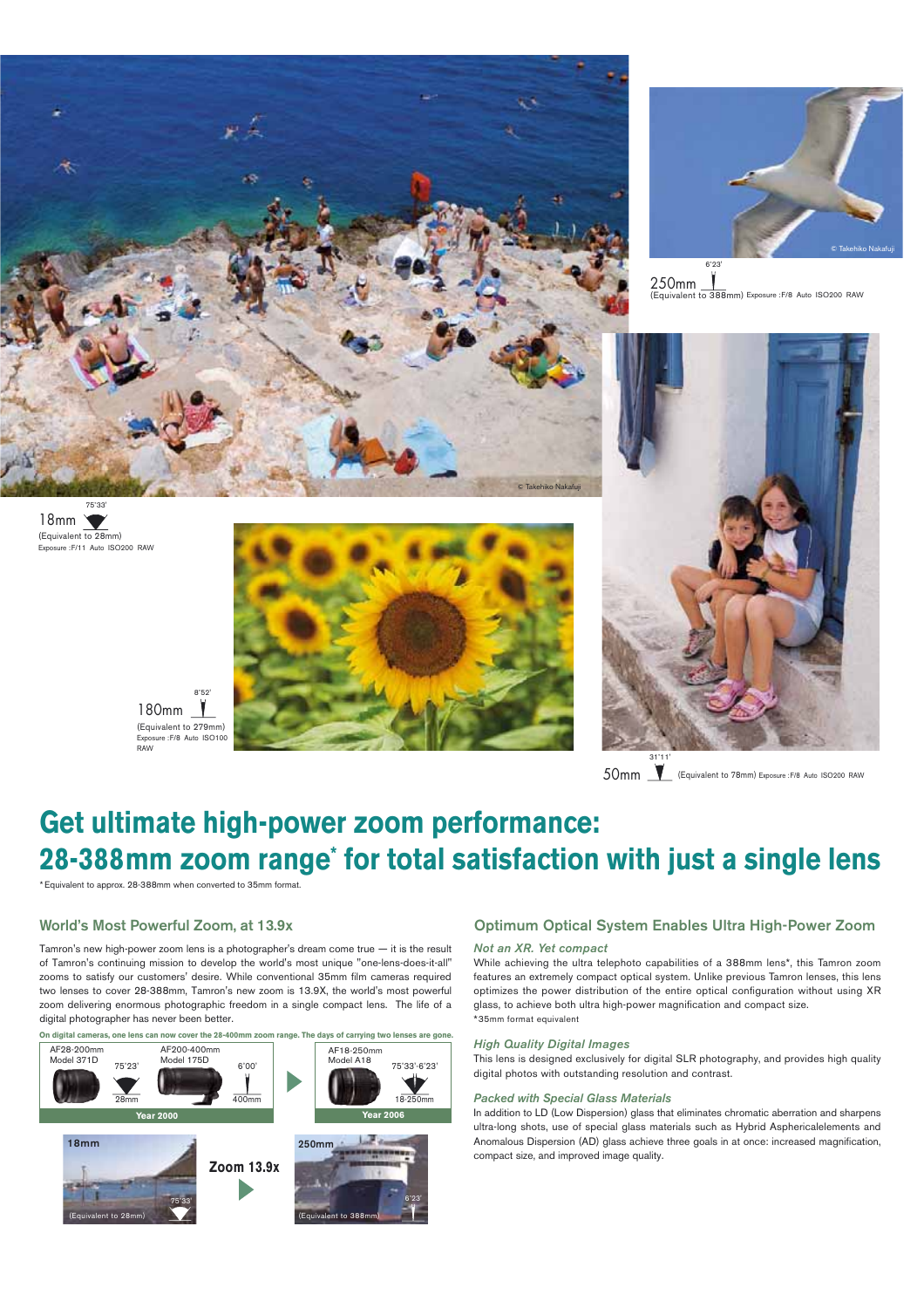

250mm (Equivalent to 388mm) Exposure : F/11(+1.7)Auto **ISO200 RAW** 

> 250mm (Equivalent to 388mm) Exposure : F/8 Auto<br>ISO100 RAW  $MFD: 0.45m$ ation Ratio :  $1:3.5$







18mm (Equivalent to 28mm) Exposure : F/11 Auto ISO100 RAW



## Great for macro photos, too. MFD = 0.45m (17.7")

Get amazing close-up shots with this digital SLR high-power zoom. The maximum magnification ratio of 1:3.5 (at f=250mm, MFD 0.45m) lets you fill the frame with a subject approximately the same size as a business card. You can easily and conveniently enjoy close-up (macro) photography of flowers, insects and more.

### **Counters Ghosting and Flare with New Technologies**

Tamron has adopted various countermeasures against ghosting and flare, which are annoying factors in digital photography. "Internal Surface Coatings"\* and new multiple-layer coating technology on ordinary elements are employed to minimize reflections that occur when light enters through the front element and to reduce image-degrading effects caused by the imagers themselves.

\*Multiple-layer coatings on cemented surfaces of plural elements.

# AF18-250mm F/3.5-6.3 Dill **LD Aspherical [IF] Macro**

#### Specifications

Model mouse<br>Focal Length Maximum Aperture<br>Angle of View (Equivalent to APS-C size)

**Lens Construction** Minimum Focus Dista<br>Max.Mag.Ratio Overall Length Maximum Diamete<br>Filter Size Weight<br>Diaphragm Blades Minimum Aperture<br>Standard Accessory Compatible Mount

A<sub>18</sub> 18-250mm F/3.5-6.3<br>Diagonal: 75°33'-6°23' Horizontal: 65°36'-5°19'<br>Vertical: 46°21'-3°19' 16 elements 13 groups 0.45m (17.7")<br>1:3.5 (at f=250 m. MFD:0.45 84.3mm (3.3")\*<br> $\omega$ 74.4mm (2.9") ø62mm 430g (15.2 oz.)\*  $F/22$  $F_{\text{DMM}}$ hood hears-re Canon, Nikon, Pentax, and Sony  $\leq$ 16 elements 13 aroups $>$ 

Lens Construction



 $\Box$  LD glass Hybrid Aspherical Lens AD glass

es given are for Nik del The

ct to change without notic